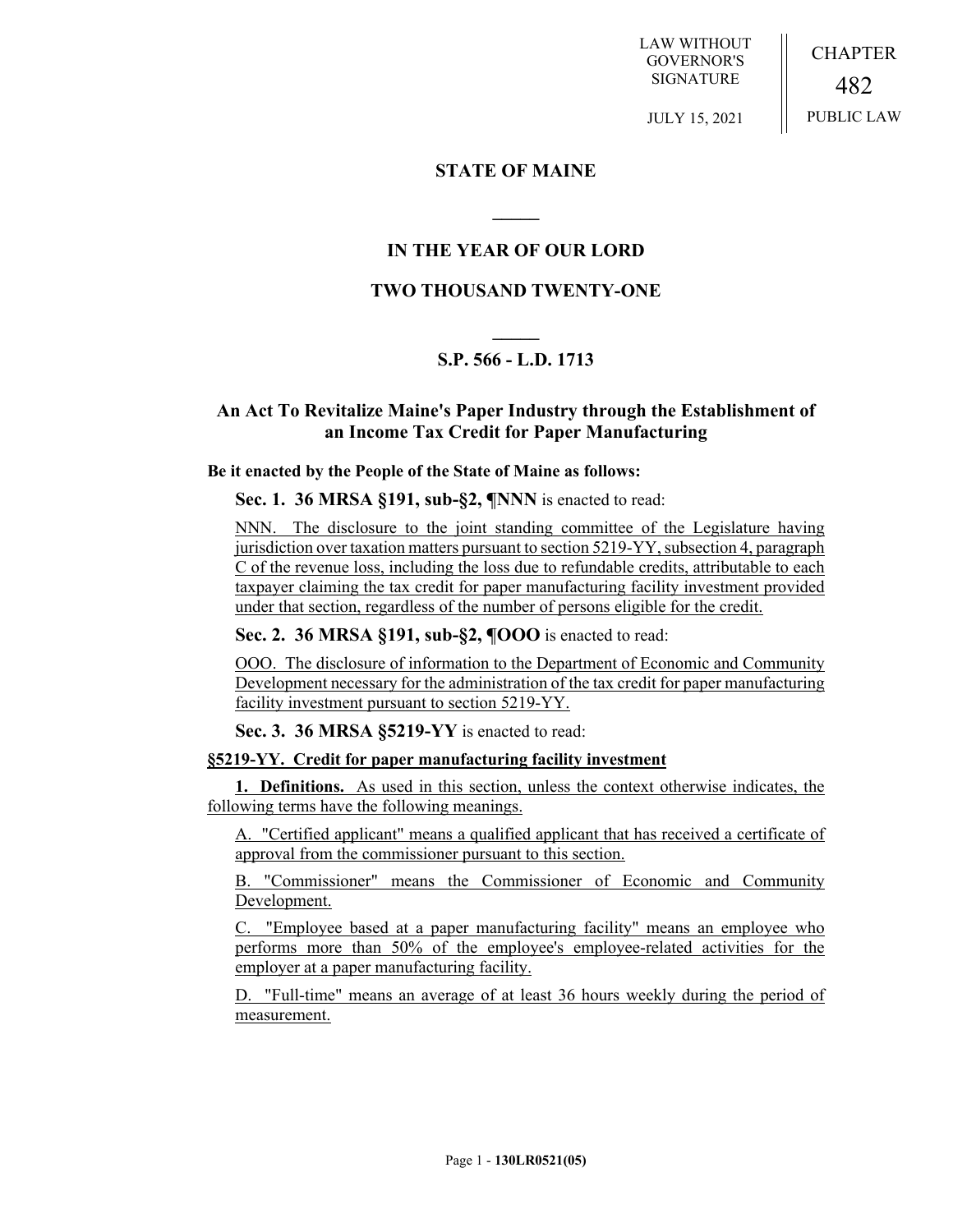E. "Headquarters" has the same meaning as in section 5219-QQ, subsection 1, paragraph F.

F. "Paper manufacturing facility" means a facility in the State that is used primarily to manufacture paper products, including facilities used in support of such paper manufacturing.

G. "Qualified applicant" means an applicant that, at the time an application for a certificate of approval is submitted, satisfies the following criteria:

(1) The applicant owns a paper manufacturing facility located in a county in this State with an unemployment rate that is at least 20% higher than the state average unemployment rate, as determined in the most recent annual state and county unemployment rate report issued by the Department of Labor;

(2) The applicant directly employs at least 400 qualified employees, at least 75% of whom earn at least 115% of the most recent annual per capita personal income in the county in which the qualified employee is employed;

(3) The applicant intends to make a qualified investment in the State within 2 years following the date of the application;

(4) The applicant's paper manufacturing facility is not located within a low-income community. As used in this subparagraph, "low-income community" has the same meaning as in the Code, Section 45D(e)(1);

(5) The applicant has not received a qualified low-income community investment under section 5219-HH with respect to the paper manufacturing facility at which the qualified investment is made or intended to be made;

(6) The applicant's headquarters are or will be located in the State; and

(7) The applicant is not certified under the Pine Tree Development Zone program pursuant to Title 30-A, section 5250-O or the Maine Employment Tax Increment Financing Program established in chapter 917.

H. "Qualified employee" means a full-time employee of the qualified applicant based at a paper manufacturing facility for whom a retirement program subject to the federal Employee Retirement Income Security Act of 1974, 29 United States Code, Chapter 18 and group health insurance are provided and whose income derived from employment at a paper manufacturing facility, calculated on a calendar year basis, is greater than the most recent annual per capita personal income in the county in which the qualified employee is employed. "Qualified employee" does not include an employee who is transferred, as determined by the commissioner, to a qualified applicant from an affiliated business located in the State.

I. "Qualified investment" means expenditures of at least \$15,000,000 to design, permit, build, rebuild, modify, replace, repair or acquire machinery or equipment, including supporting equipment, to modernize or improve a paper manufacturing facility. The expenditures of a qualified applicant and other entities, whether or not incorporated, that are part of a single business enterprise must be aggregated to determine whether a qualified investment has been made. A qualified investment includes any amount spent, prior to the issuance of a certificate of approval, on machinery, equipment, repair parts, replacement parts or replacement equipment, including additions and accessions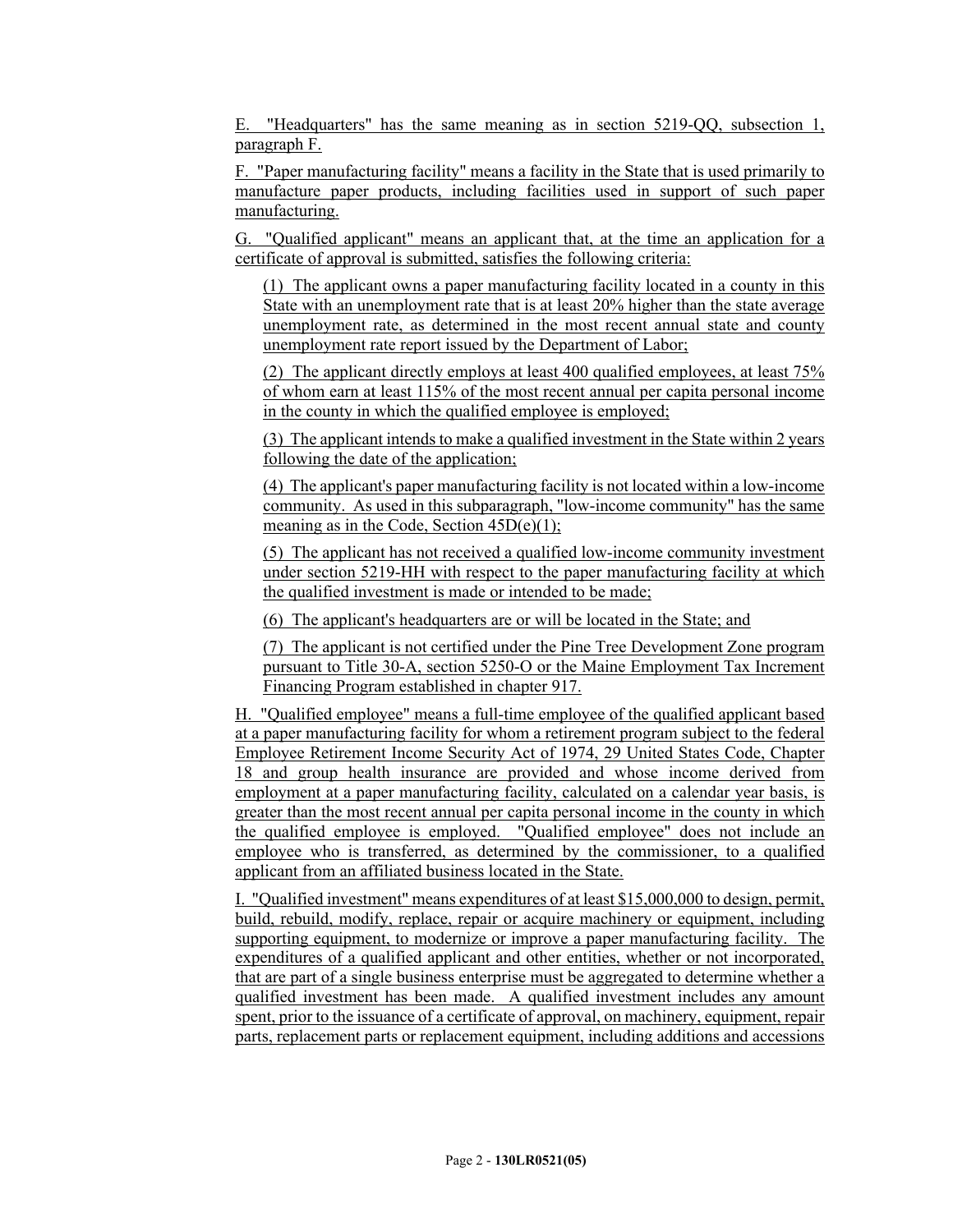to other machinery and equipment, as long as the machinery, equipment, parts, additions or accessions are placed in service after the issuance of a certificate of approval. A qualified investment does not include an investment made prior to January 1, 2021 or after December 31, 2025. "Qualified investment" does not include any amount expended to qualify for Pine Tree Development Zone program benefits under Title 30-A, chapter 206, subchapter 4.

**2. Procedures for application; certificate of approval.** This subsection governs the procedures for providing for and obtaining a certificate of approval.

A. A qualified applicant may apply to the commissioner for a certificate of approval. An applicant shall submit to the commissioner information demonstrating that the applicant is a qualified applicant. If a certified applicant undertakes to make an additional qualified investment, the certified applicant may apply to the commissioner for an additional certificate of approval.

B. The commissioner, within 30 days of receipt of an application submitted pursuant to paragraph A, shall determine whether the applicant is a qualified applicant and shall issue either a certificate of approval or a written denial indicating why the applicant is not qualified. The certificate issued by the commissioner must describe the qualified investment and specify the total amount of qualified investment approved under the certificate.

The commissioner may not issue certificates of approval under this subsection that total, in the aggregate, more than \$40,000,000 of qualified investment.

C. A certified applicant shall obtain approval from the commissioner prior to the transfer of a certificate of approval or, if the certified applicant has obtained a certificate of completion under paragraph E, that certificate of completion to another person. A certificate of approval or certificate of completion may be transferred only if all or substantially all of the assets of the certified applicant are, or will be, transferred to that person or if 50% or more of the certified applicant's voting stock or analogous noncorporate equity interest is, or will be, acquired by that person. The commissioner shall approve the transfer of the certificate of approval or the certificate of completion only if at least one of the following conditions is satisfied:

(1) The transferee is a member of the certified applicant's unitary affiliated group as defined in section 5102, subsection 1-B at the time of the transfer; or

(2) The commissioner finds that the transferee will, and has the capacity to, maintain operations of the paper manufacturing facility in a manner that meets the minimum qualifications for continued eligibility of benefits under this section after the transfer occurs.

If the commissioner approves the transfer of the certificate, the transferee, from the date of the transfer, must be treated as the certified applicant and as eligible to claim any remaining benefit under the certificate of approval or the certificate of completion that has not been previously claimed by the transferor as long as the transferee meets the same eligibility requirements and conditions for the credit as applied to the original certified applicant.

D. The commissioner shall revoke a certificate of approval if the certified applicant or a person to whom a certificate of approval has been transferred pursuant to paragraph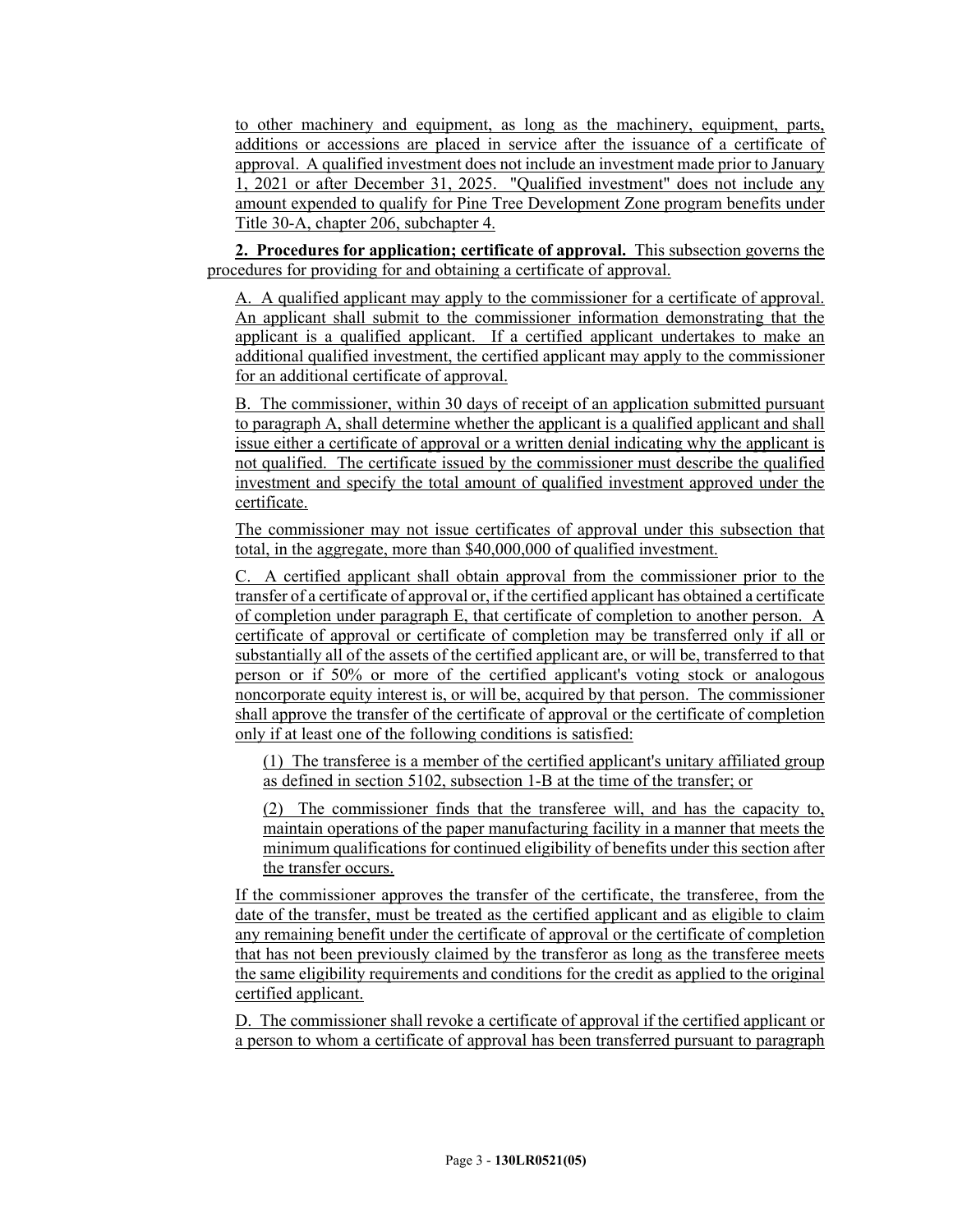C fails to make a qualified investment within 2 years of the date of the certificate of approval. The commissioner shall revoke a certificate of approval or a certificate of completion under paragraph E if the applicant or transferee ceases operations of the paper manufacturing facility in the State or the certificate of approval or certificate of completion is transferred to another person without approval from the commissioner pursuant to paragraph C. A certified applicant whose certificate of completion is revoked within 5 years after the date issued shall return to the State an amount equal to the total credits claimed under this section. A certified applicant whose certificate of completion is revoked during the period from 6 years after to 10 years after the date the certificate was issued shall return to the State an amount equal to the total credits claimed under this section for the period from 6 years after to 10 years after the date the certificate was issued. If credit amounts are subject to recapture after a certificate of approval has been transferred as provided in paragraph C, the transferee is responsible for payment of any credit amounts that must be returned to the State. A certified applicant whose certificate of approval or certificate of completion has been revoked pursuant to this paragraph is not eligible for the tax credit under this section for the tax year in which the certificate is revoked and any year thereafter. Any amount to be returned to the State pursuant to this paragraph must be added to the tax imposed on the taxpayer under this Part for the taxable year during which the certificate is revoked.

E. Upon making a qualified investment, a certified applicant shall submit an application to the commissioner for a certificate of completion. If the commissioner determines that a qualified investment has been made, the commissioner shall issue a certificate of completion to the certified applicant as soon as is practical. The certificate of completion must state the amount of qualified investment made by the certified applicant.

F. Upon issuance of a certificate of completion in accordance with paragraph E, the commissioner shall issue, on behalf of the State, a memorandum to the qualified applicant describing the tax credits provided by this section to the applicant at the time the certificate of completion is issued. The memorandum must provide that the certificate of completion does not prohibit the commissioner from revoking a certificate in accordance with paragraph D and does not prohibit the assessor from assessing and collecting an overpaid benefit in accordance with the provisions of this Title.

**3. Refundable credit allowed.** For tax years beginning on or after January 1, 2024, a certified applicant is allowed a credit as provided in this subsection.

A. Subject to the limitations under paragraph B, beginning with the tax year during which a certificate of completion is issued under subsection 2, paragraph E or the tax year beginning in 2023, whichever is later, and for each of the following 9 tax years, a certified applicant is allowed a credit against the tax due under this Part for the taxable year in an amount equal to 4% of the certified applicant's qualified investment.

The credit allowed under this subsection is refundable.

B. The credit under this subsection is limited as follows.

(1) A credit is not allowed for any tax year during which the taxpayer does not have at least 400 qualified employees based at the paper manufacturing facility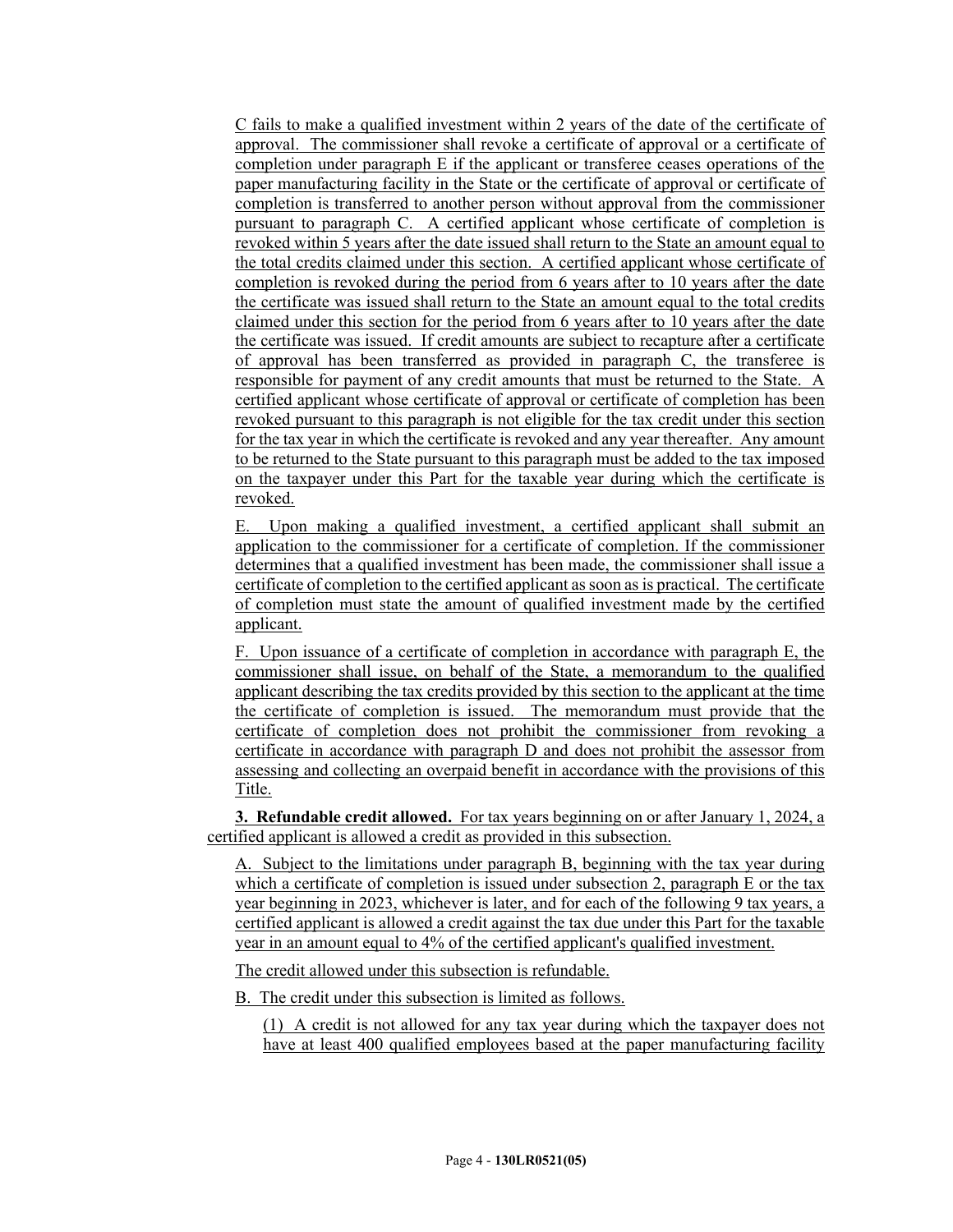where the qualified investment was made, at least 75% of whom earn at least 115% of the most recent annual per capita personal income in the county in which the qualified employee is employed, as measured on the last day of the tax year.

(2) Cumulative credits under this subsection for all certified applicants may not exceed \$1,600,000 per year and \$16,000,000 in total.

(3) A credit is not allowed to any person if the certified applicant has received a qualified low-income community investment under section 5219-HH with respect to the paper manufacturing facility at which the qualified investment is made under this section.

(4) A credit is not allowed to any person who receives benefits under the Pine Tree Development Zone program pursuant to Title 30-A, section 5250-O or the Maine Employment Tax Increment Financing Program established in chapter 917 related to the paper manufacturing facility in the tax year for which a credit is claimed under this section.

(5) A credit is not allowed to any person for any tax year during which the headquarters of the certified applicant are not located in the State.

**4. Reporting required.** A certified applicant, the commissioner and the assessor are required to make reports pursuant to this subsection.

A. On or before March 1st of each year, a certified applicant shall file a report with the commissioner for the tax year ending during the immediately preceding calendar year, referred to in this paragraph as "the report year," containing the following information:

(1) The number of qualified employees of the certified applicant on the last day of the report year; and

(2) The incremental amount of qualified investment made in the report year.

The commissioner may prescribe forms for the annual report described in this paragraph. The commissioner shall provide copies of the report to the assessor and to the joint standing committee of the Legislature having jurisdiction over taxation matters at the time the report is received.

B. By April 1st of each year, the commissioner shall report to the joint standing committee of the Legislature having jurisdiction over taxation matters aggregate data on employment levels and qualified investment amounts of certified applicants for each year that a certified applicant claimed a credit under this section.

C. By December 31st of each year, beginning in 2025, the assessor shall report to the joint standing committee of the Legislature having jurisdiction over taxation matters the revenue loss during the report year as a result of this section for each taxpayer claiming the credit and, if necessary, shall include updated revenue loss amounts for any previous tax year. For purposes of this paragraph, "revenue loss" means the credit claimed by the taxpayer and allowed pursuant to this section, consisting of the amount of the credit used to reduce the tax liability of the taxpayer and the amount of the credit refunded to the taxpayer, stated separately.

Notwithstanding any provision of law to the contrary, the reports provided under this subsection are public records as defined in Title 1, section 402, subsection 3.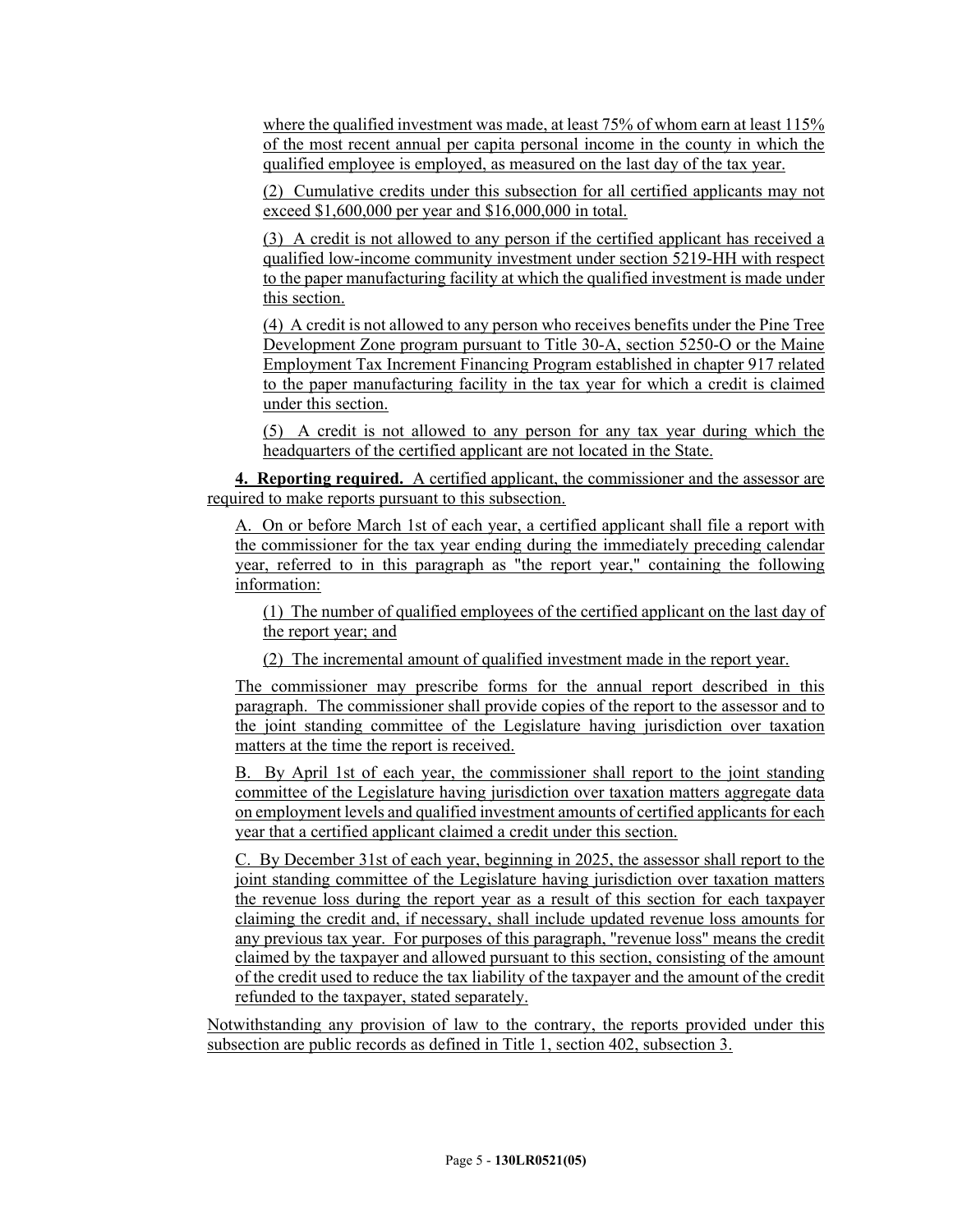**5. Rules; fees.** The commissioner and the assessor may jointly adopt rules to implement this section, including, but not limited to, rules for determining and certifying eligibility. The commissioner may also by rule establish fees to offset the costs of administering this section. Rules adopted pursuant to this subsection are routine technical rules as defined in Title 5, chapter 375, subchapter 2-A. Any fees collected pursuant to this subsection must be deposited into a special revenue account administered by the commissioner, and those fees may be used only to defray the actual costs of administering the credit under this section.

**6. Evaluation; specific public policy objectives; performance measures.** The credit provided under this section is subject to ongoing legislative review in accordance with Title 3, chapter 37. In developing evaluation parameters to perform the review, the Office of Program Evaluation and Government Accountability, the joint legislative committee established to oversee program evaluation and government accountability matters and the joint standing committee of the Legislature having jurisdiction over taxation matters shall consider:

A. That the specific public policy objectives of the credit provided under this section are to provide incentives for the revitalization of paper manufacturing facilities in counties with high unemployment and to create or retain high-quality jobs in the State by encouraging paper manufacturers to modernize their paper manufacturing equipment to better compete in the marketplace; and

B. Performance measures, including, but not limited to:

(1) The number of qualified employees added or retained during the period being reviewed and how employment during that period compares to the minimum employment requirements established in subsection 3, paragraph B, subparagraph  $(1)$ ;

(2) The amount of qualified investment made by certified applicants during the period being reviewed and how those investments compare to the minimum level of investment required in subsection 1, paragraph I;

(3) The increase in the vitality and competitiveness of the State's paper industry in the marketplace;

(4) The change in the number of paper manufacturers and machinery used for the production of paper products located in the State and the number of modernization projects undertaken at those paper manufacturing facilities during the period being reviewed; and

(5) Measures of fiscal impact and overall economic impact to the State and to the regions in which certified applicants are located.

**Sec. 4. Legislative findings; purpose.** The Legislature finds that it is in the best interest of the people of the State to encourage the modernization of the State's paper manufacturing facilities, particularly those facilities located in areas of high unemployment, to allow the State's paper manufacturing facilities to better compete in the paper industry. The Legislature further finds that investments in machines used for the production of paper products in the State will create new jobs, retain current jobs, benefit small businesses that supply goods and services to paper manufacturing facilities, increase the tax base and provide many other direct and indirect economic benefits to the State.